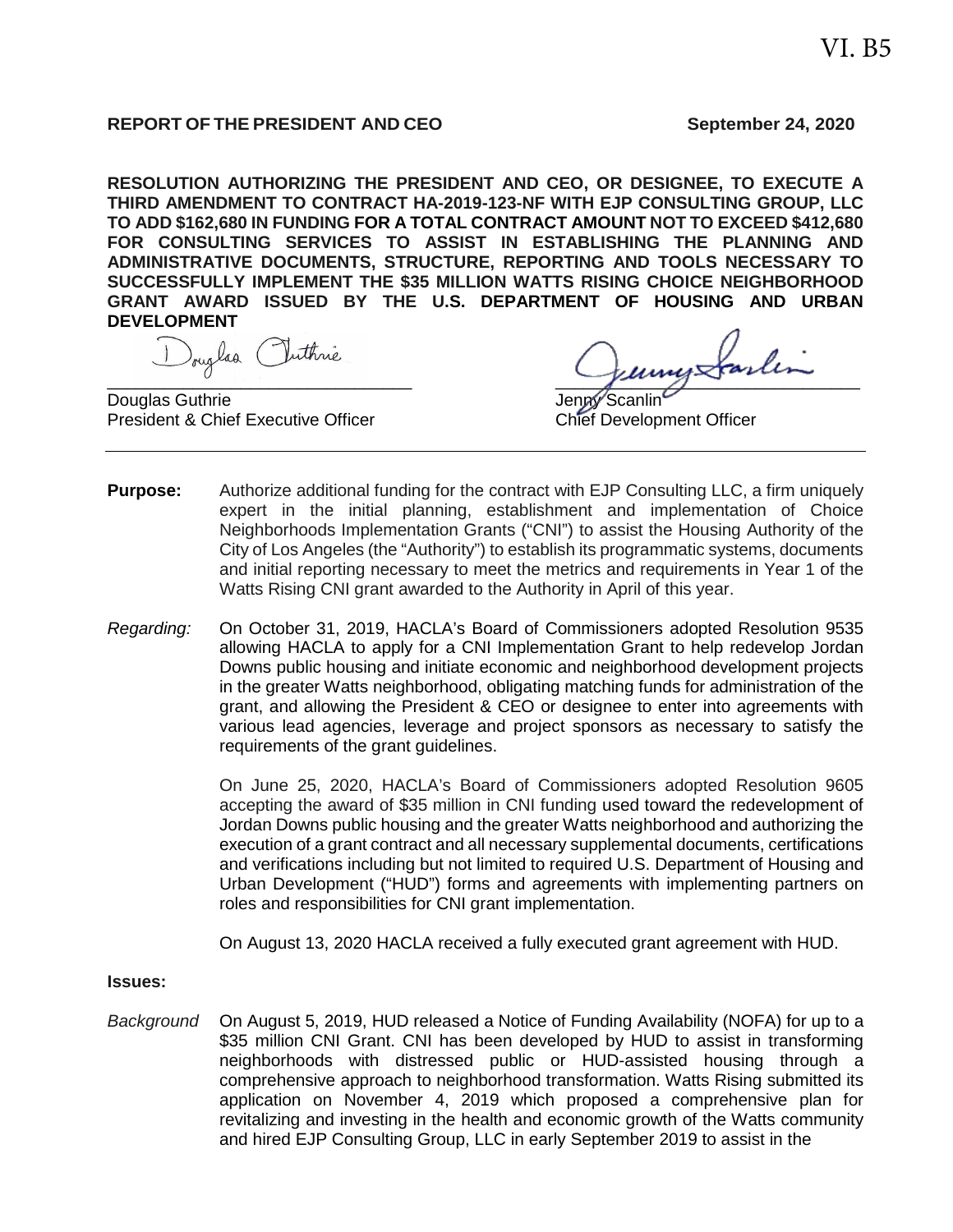preparation of a full and complete response to this NOFA as well as ensure that during the application period all additional requirements of responsiveness to HUD's NOFA and potential award process were met.

In April 2020, HACLA was successful in securing the HUD CNI grant an important milestone in the redevelopment of Jordan Downs and another key resource for the larger Watts community. With HUD requirements that over \$20 million of the \$35 million grant be used directly to finance the planned physical improvements in future phases and its restriction that \$5.25 million in human capital initiatives be targeted directly to Jordan Downs, it will help accelerate momentum and pave the way for future contributions. An additional \$5.25 million is reserved for neighborhood improvements focused on economic and community-based investments.

#### *EJP Scope Of Work*

EJP Consulting Group, LLC was procured in September 2019 through a small purchase procurement process to provide CNI Implementation Services and was awarded the sum of \$82,000 under Contract HA-2019-123-NF. Non-federal funds are utilized to pay for Contract expenses. The Contract was amended in February 2020 to add additional funds to assist the Authority to plan for, submit and respond to HUD during the CNI FY2019 NOFA process. The consultant's work related to this early scope of service was completed by April 2020 and makes up approximately \$100,000 of the Contract amount.

The CNI grant process is a unique one given the size and scope of the grant. Although HACLA was issued an award and CNI contract in April and August, respectively, the Authority does not have access to all the funds for the housing, people or neighborhood components until it submits further reports, metrics and developed plans. The processing and drafting of these very detailed documents is critical to completing what the Authority considers an elongated application process. HUD provides grantees the first year to year and a half of their grant to develop these reports and tools, submit them to HUD formally and receive approval; thereby creating access to these portions of the grant.

The Authority amended EJP Consulting Group's contract a second time in June 2020, under the President and CEO' contracting authority, for a maximum cumulative payment obligation of \$250,000. The additional funding was necessary to prepare for the initial CNI contract execution in August and through the initial expectation of consultation and response to HUD's deliverables. However, the kick off discussions in July and August this year and more detailed responses from HUD have provided a clearer understanding of the tasks necessary to accomplish full and complete set up for implementation of the CNI grant leading the Authority to determine an additional \$162,680 in funding is needed to expand the scope of services to be provided by EJP Consulting Group, which includes, but is not limited to:

*General Requirements*: system set-up for data reporting, developing and submitting quarterly and annual grant reports to HUD; marketing and community engagement materials; manage training of all staff and partners; develop all MOU's and agreements between partners; refine, implement and administer coordination meetings for all grant leads and partner organizations; pull best practices and implement in administration set up for grant implementation.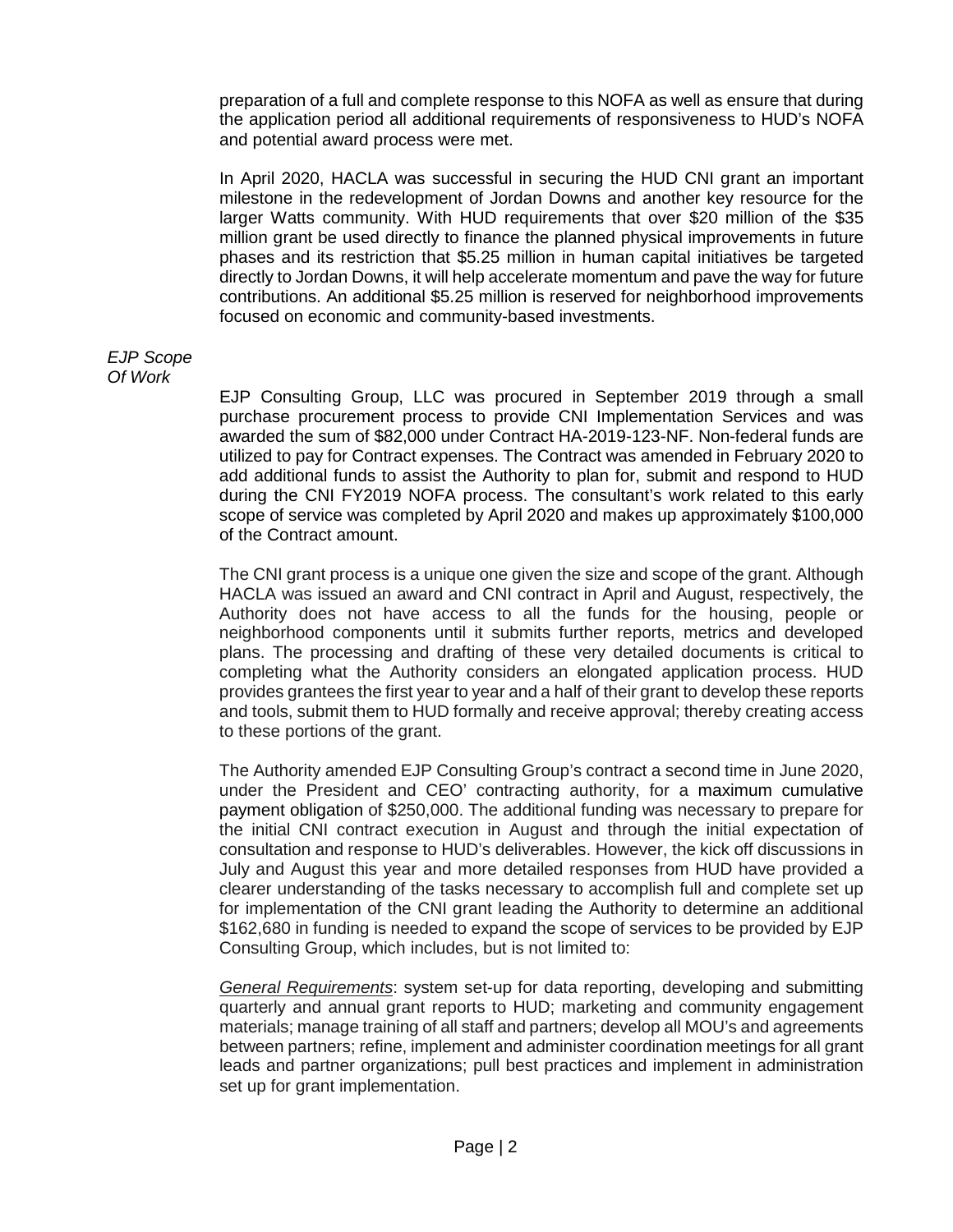*People Plan*: Lead establishment of baseline metrics to meet HUD requirements and assist in first and future survey approach; refine all People Plan actions and activities; develop all data sharing agreements, MOU's and sub-grantee procurement and contracts; develop outreach plan and establish key components of the work including community health workers and service coordination/case management system. Draft and submit final People Plan to HUD for approval.

*Critical Community Investment Plan*: Serve as project manager to ready at least two critical community investment projects for funding and implementation; prepare the final CCI Investment plans and documents necessary to have city-funded projects meet local funding requirements; assist in establishing community outreach materials and approach for neighborhood plan; and assist with procuring and contracting with providers to complete and operate improvements.

### *Procurement*

In August 2020, the Authority issued a scope of work and solicitation of six firms to undertake work related to the application and award of a CNI grant. The scope of work required the timely completion of CNI grant submission activities and commitment of vendor resources to ensure deadlines were met. Only one (1) response was received. Although the Authority only received a single response, it was determined based on price and hourly rate reviews that EJP Consulting Group satisfied all solicitation requirements and submitted a responsive and cost effective proposal. The firm has agreed to extend its 2020 billing rates for these additional services, which if approved will be awarded under a third amendment.

Below is a breakdown of the full proposed budget by Scope of Work. Some of this work has been completed as of the date of this board report.

| <b>Item</b>                               | <b>Budget</b> |
|-------------------------------------------|---------------|
| <b>Application Submittal</b>              | 77,136.29     |
| <b>HUD Site Visit</b>                     | 13,420.00     |
| <b>General Requirements</b>               | 162,580.00    |
| People Plan                               | 93,475.00     |
| <b>CCI Plan</b>                           | 49,160.00     |
| <b>Travel &amp; Direct Reimbursements</b> | \$16,908.71   |
| <b>TOTAL</b>                              | \$412,680.00  |

# **Vision Plan: PEOPLE Strategy #7: Enhance resident access to education opportunities, workforce readiness training, and skills development**

The CNI grant will provide HACLA and its partners the opportunity to meet the gaps in service in the community required to support improved health, education, community cohesion and economic stability.

## **PLACE Strategy #1: Stabilize the physical and financial viability of the conventional public housing portfolio.**

Redeveloping public housing requires the strong commitment of a variety of funding sources and the ability to layer subsidies flexibly into projects. CNI provides a key gap financing source to allow HACLA and JDCP to fulfill on the complex redevelopment of Jordan Downs and ensure all projects comply with the community-adopted master plan and City's Specific Plan.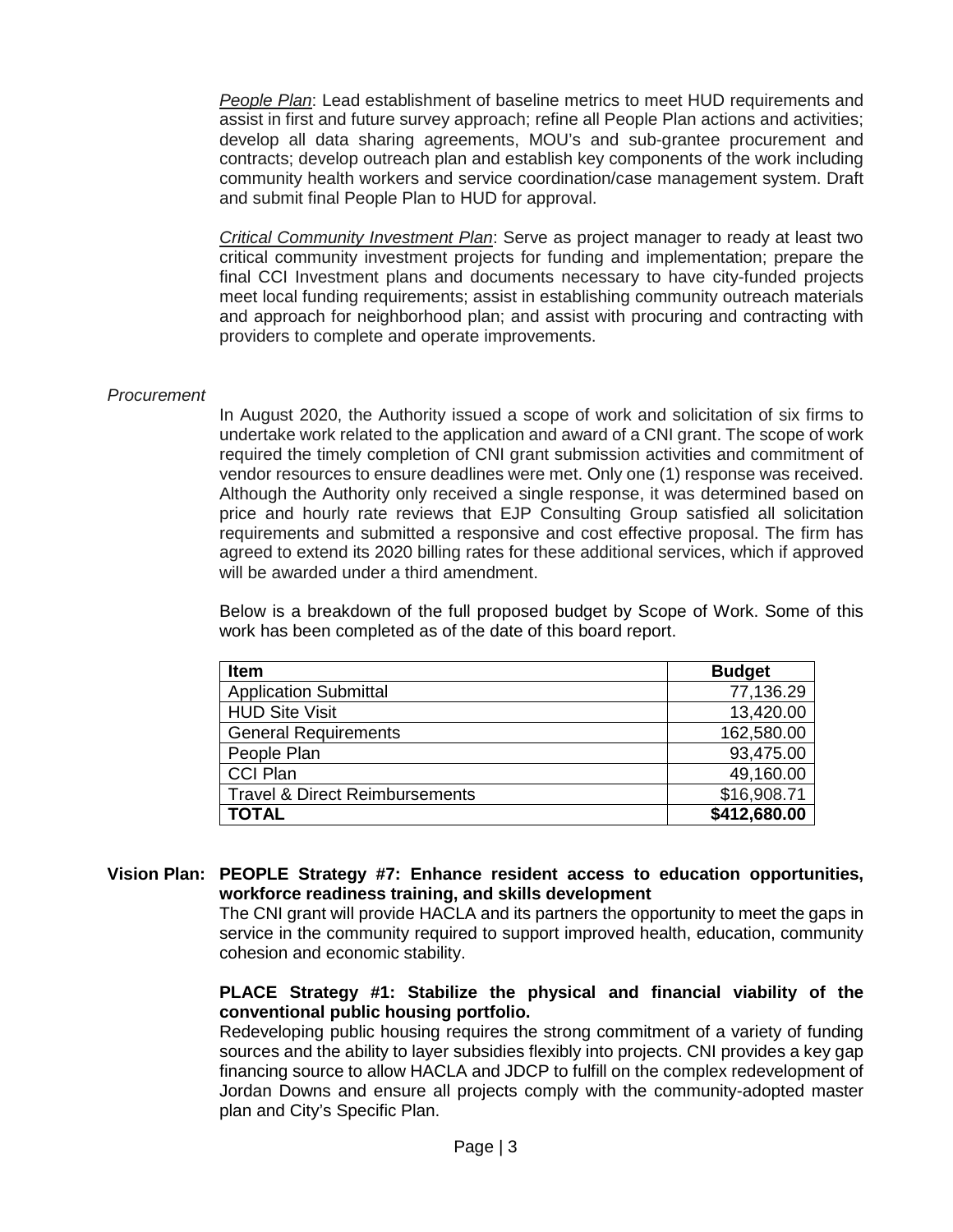# **PLACE Strategy #5: Expand HACLA's role in the broader communities it serves to improve neighborhood-wide health and well-being.**

CNI grant funded programs are consistent with this strategy and call to action to pursue resources to build and invest in neighborhood-wide improvements and support the larger community's interest in improvements to safety, health, education and economic equity.

# **Funding:** The Chief Administrative Officer confirms the following:

*Source of Funds:* The Board of Commissioners allocated an early commitment of \$1,050,000 in non-federal leverage resources to assist in the administration of the CNI grant intended to match approximately \$3 million in CNI funding available for grant administration. The funding for this contract amendment will come from the HACLA approved match or the CNI funded Administrative grant portion.

*Budget and Program Impact:*

Implementation of the CNI grant was an anticipated FY2020 program objective and funds have been budgeted for this purpose. Authority will be included in the FY2021 Budget for work that continues through the following year.

### **Environmental**

# **Review:**

Not Applicable

# **Section 3 - Economic Opportunities:**

EJP Consulting Group LLC has submitted an Economic Opportunity Plan ("EOP") in conformity with the requirements of the Housing Authority's Section 3 Guide and Compliance Plan. Under its EOP, EJP Consulting Group LLC committed to hire four (4) to eight (8) Section 3 Residents to develop a Community Health Worker Program as part of the People Plan for Jordan Downs and contribute to a Street Outreach team that will assist in community engagement to better inform grant activities and approach.

In its initial EOP, EJP Consulting Group, LLC agreed to and successfully hired three Outreach Workers to assist with community engagement during the initial application period.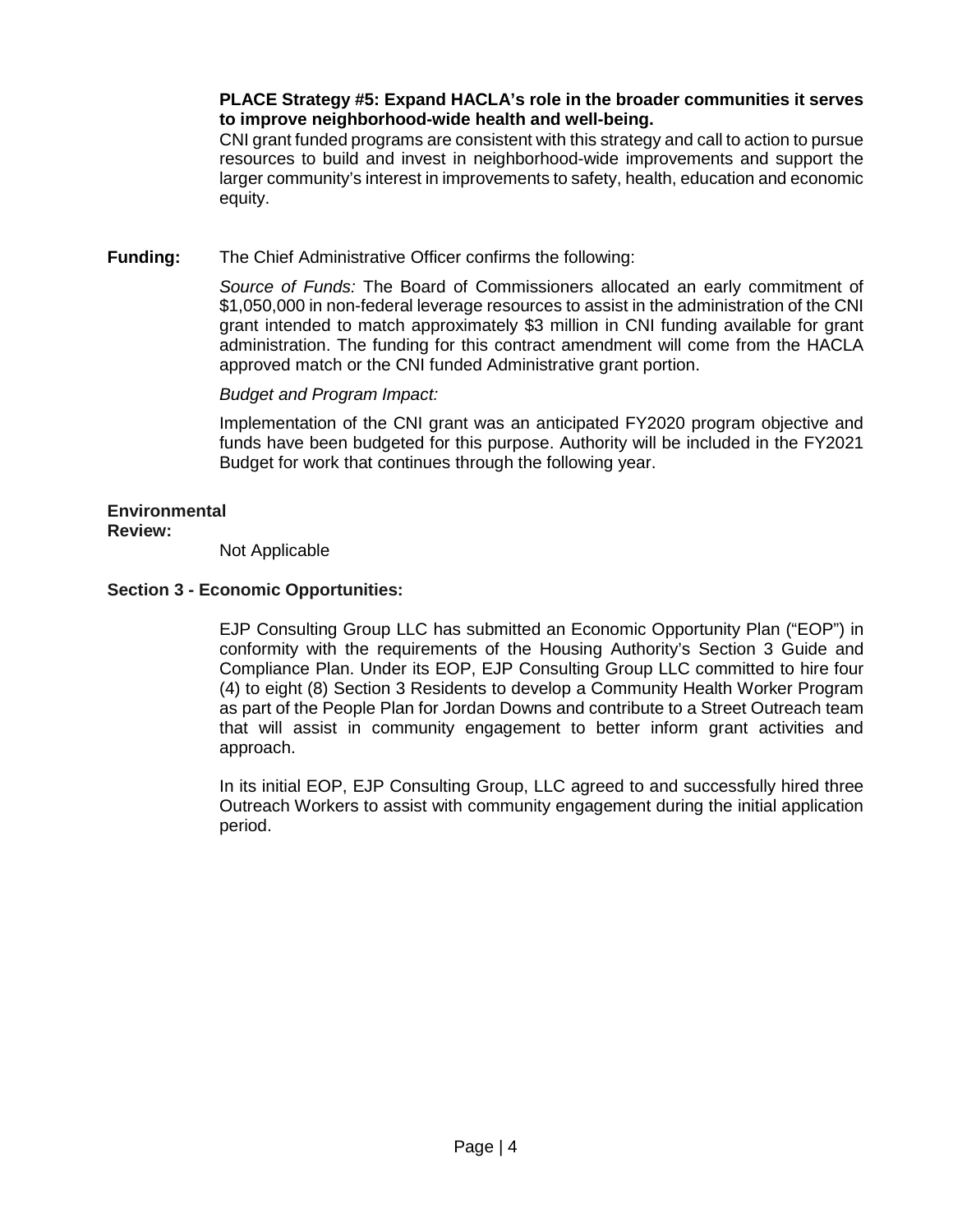**Attachments:** Resolution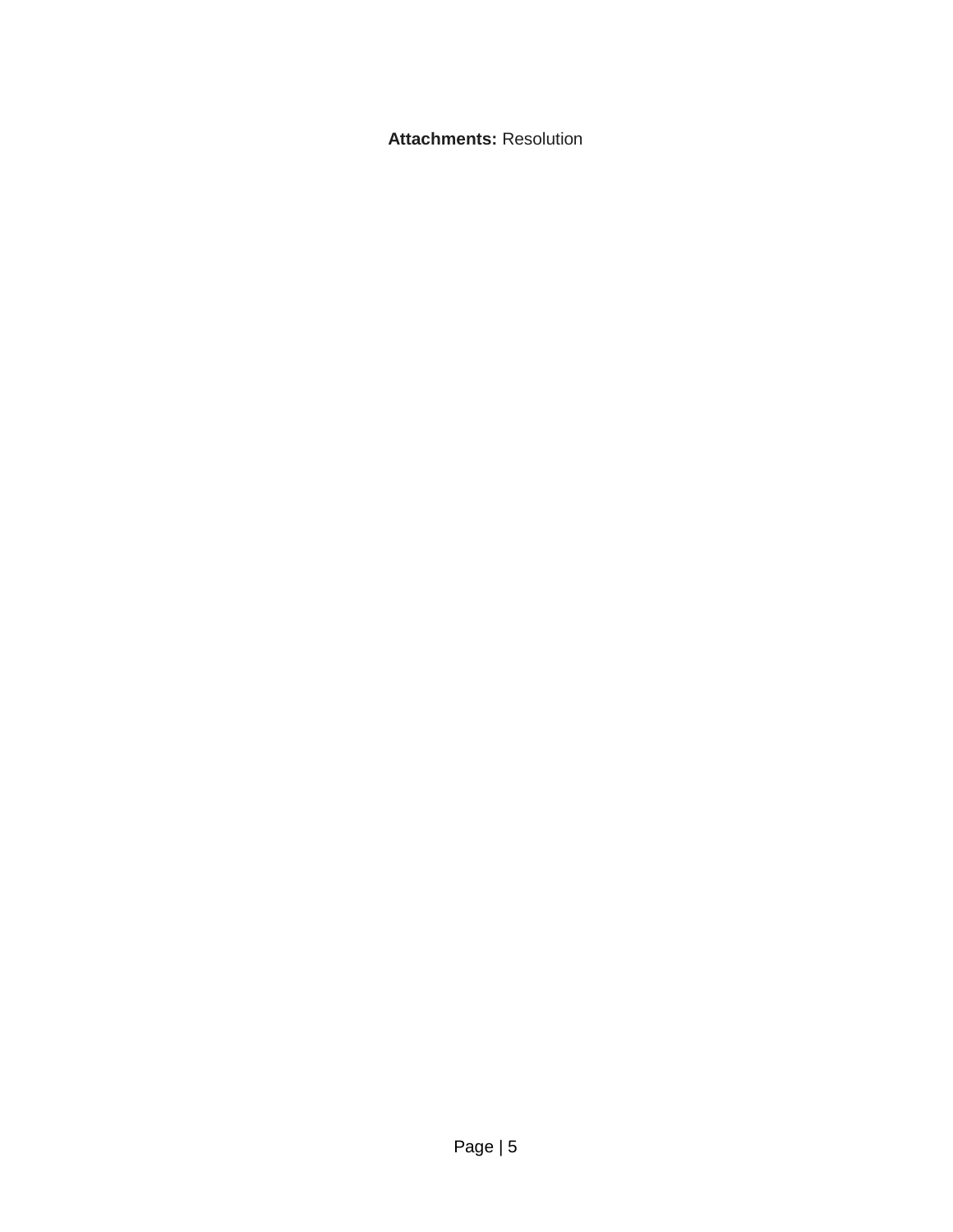### **RESOLUTION NO.\_\_\_\_\_**

**RESOLUTION AUTHORIZING THE PRESIDENT AND CEO, OR DESIGNEE, TO EXECUTE A THIRD AMENDMENT TO CONTRACT HA-2019-123-NF WITH EJP CONSULTING GROUP LLC TO ADD \$162,680 IN FUNDING FOR A TOTAL CONTRACT AMOUNT NOT TO EXCEED \$412,680 FOR CONSULTING SERVICES TO ASSIST IN ESTABLISHING THE PLANNING AND ADMINISTRATIVE DOCUMENTS, STRUCTURE, REPORTING AND TOOLS NECESSARY TO SUCCESSFULLY IMPLMENT THE \$35 MILLION WATTS RISING CHOICE NEIGHBORHOOD GRANT AWARD ISSUED BY THE U.S. DEPARTMENT OF HOUSING AND URBAN DEVELOPMENT**

**WHEREAS,** the Housing Authority of the City of Los Angeles ("Housing Authority") is a public body, corporate and politic, organized and existing under the Housing Authorities Law (commencing at Section 34200 of the California Health and Safety Code and, specifically, Section 34311), and authorized to transact business and exercise the powers of a housing authority pursuant to action of the Board of Commissioners of the Housing Authority (the "Board"); and

**WHEREAS,** the Housing Authority intends to transform the Jordan Downs public housing community into a mixed-income, mixed use, environmentally friendly, vibrant urban village, conducive to healthy living and economically progressive conditions ("JD Redevelopment"); and

**WHEREAS,** on August 5, 2019, the U.S. Department of Housing and Urban Development ("HUD") released a Notice of Funding Availability for up to \$35 million per project for its FY 2019 Choice Neighborhoods Implementation ("CNI") Grant, which has been developed by HUD to assist in transforming neighborhoods with distressed public or HUD-assisted housing through a comprehensive approach to neighborhood transformation and HACLA procured the consulting services of EJP Consulting Group, LLC (HA-2019-123-NF) through small purchase procedures to provide grant preparation and application services and entered into a contract on September 5, 2019 in the amount of \$78,734; and

**WHEREAS,** on February 3, 2020 the Housing Authority and EJP Consulting Group, LLC amended the contract (Amendment 1) to allow for additional services and reimbursement costs to the budget to provide assistance in preparation for the HUD Site Visit associated with the application; and

**WHEREAS**, on April 23, 2020, HUD notified the Housing Authority of its selection as an awardee for up to \$35 million in federal funding under the CNI Grant to be used toward the JD Redevelopment and critical community investments in the Watts neighborhood and the Housing Authority was required to prepare detailed planning documents and system set up in order to establish its ability to access full funding from its contract with HUD; and

**WHEREAS**, the Housing Authority and EJP Consulting Group LLC amended the contract on June 18, 2020 (Amendment 2) adding additional funding for increased scope and services for a total contract amount of \$250,000 under the President and CEO's contracting authority; and

**WHEREAS,** after initial meetings with Choice Implementation Grant staff at HUD to further refine and review the objectives and deliverables of the \$35 million grant for Watts Rising and determine what tasks, systems and documents would be necessary to establish authority to receive the full funding for the Housing, People and Neighborhood components, the Housing Authority requested that EJP Consulting Group, LLC amend their scope and services to more completely assist with this grant application and award process;